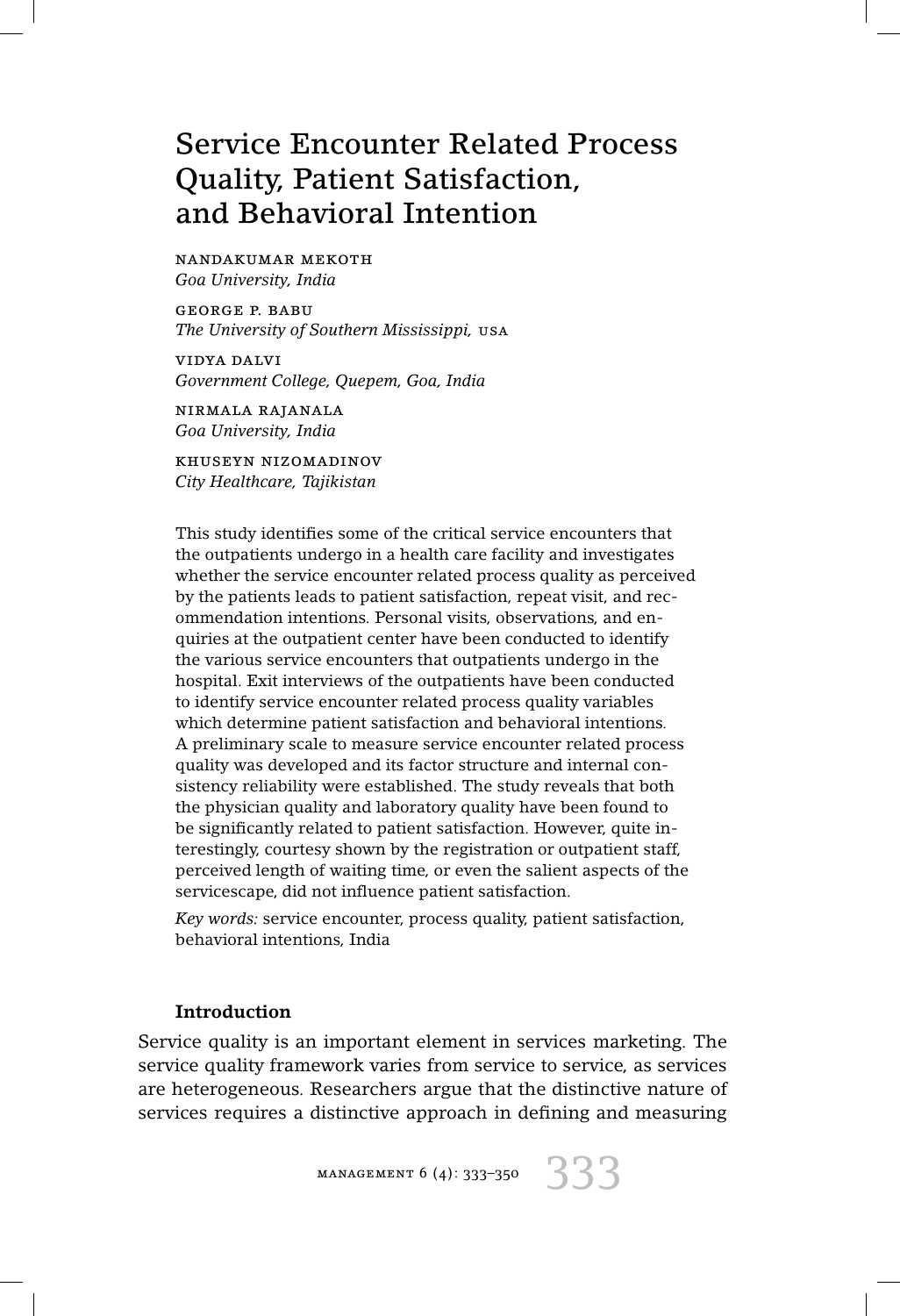service quality. The service marketers are considering various constructs like service quality, consumer satisfaction and behavioral intentions while planning and developing the marketing strategies. Extensive Research has been done to conceptualize service quality (Parasuraman et al. 1985; Zeithaml, Berry, and Parasuraman 1988). Researchers suggest that customers do not perceive quality in a unidimensional way (Zeithaml et al. 2008), but they perceive it as multidimensional and at multi-levels (Liu Chu-Mei 2005). Process quality is one of the important dimensions of service quality (Brady and Cronin 2001; Marley, Collier and Goldstein 2004; Lehtinen and Lehtinen 1991).

Health care is one of the people processing services which involve high-contact encounters. The level of involvement of the patient as well as the doctor in the health care process is high. The process quality is equally important to evaluate the service delivery process. In the case of health care services, quality judgments may be attributed to the either the clinical outcome quality or the process quality of the service delivery. While the outcome quality in certain cases can be judged by the patient in the form of symptomatic relief, the judgment is difficult in many cases, it being rife with credence qualities. However, it is easier to judge the process quality if the patients are in a reasonably fit condition, which most of the outpatients generally are.

Most of the studies have included some blend of the clinical and process quality criteria but have not separated their effects. (Marley, Collier, and Goldstein 2004). The theoretical and empirical findings across the different health care settings emphasize the relative importance of process quality in determining patient satisfaction and future intentions (Lehtinen and Lehtinen 1991; Boshoff and Gray 2004; Shemwell and Yavas 1999; McAlexander, Kaldenberg and Koenig 1994; Lytle and Mokwa 1992).

Since quality and satisfaction are experienced by the patient, it is appropriate to judge them from the point of view of the patient. Hence, the present study is based on the perceptions of the patients. The present study uses subjective judgments of process quality by the outpatients. It aims to identify the major service encounters that the outpatients undergo in a hospital and then goes on to investigate whether higher perceived service encounter related process quality leads to higher patient satisfaction, and the formation of repeat visit and recommendation intentions. It also investigates the moderating role of patients' income to predict their satisfaction. This study is undertaken with the additional objective of understanding how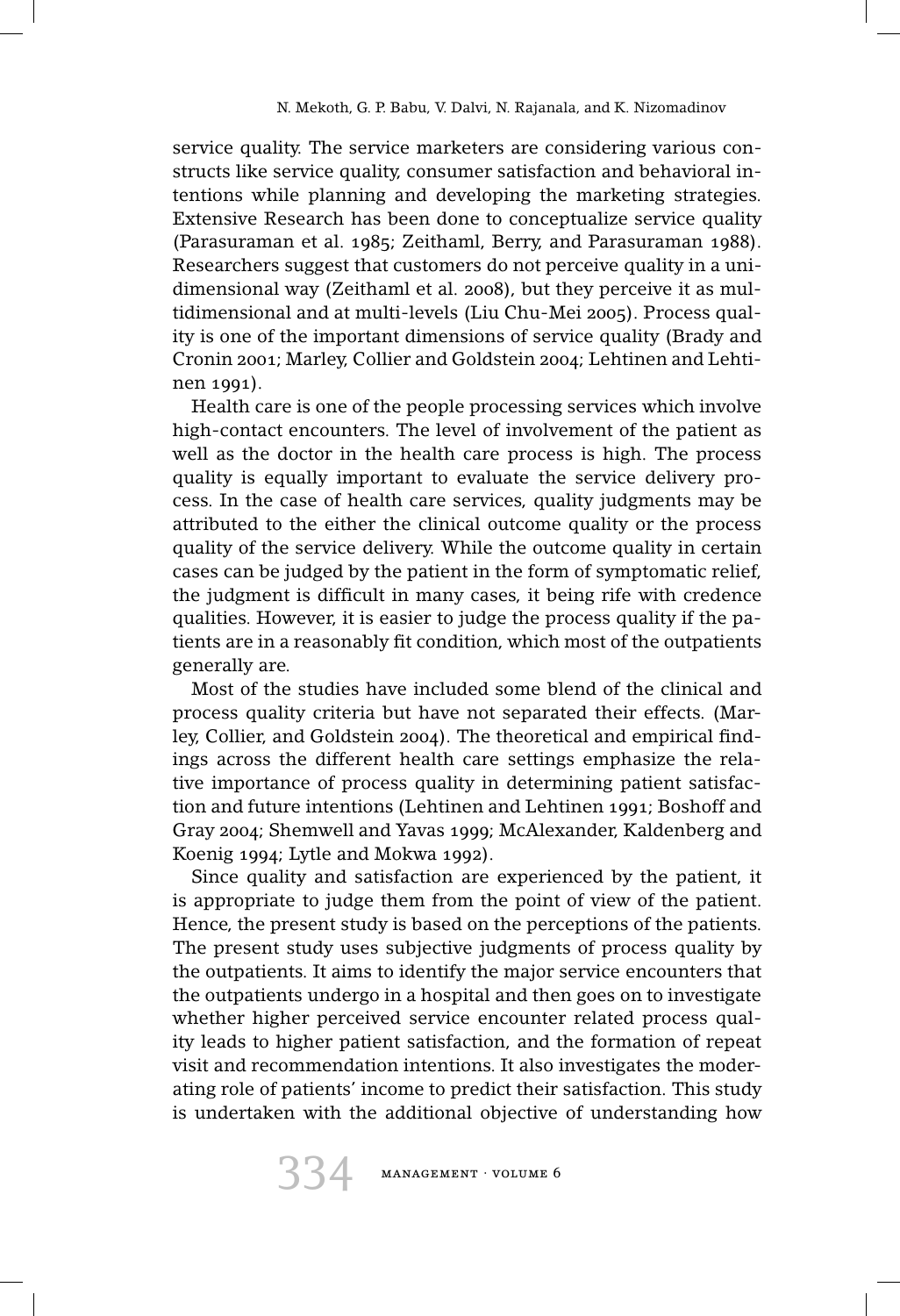the non-Western context provided by a country like India might differently impact patient expectations, satisfaction, and loyalty. Given the background of the investigators, we have attempted to root this study within the cultural framework of how Indians understand their healthcare system while at the same time holding firm the objective values of scientific investigation.

#### service quality

Service quality is viewed as a unique construct (Taylor and Baker 1994). Service quality should be conceptualized and measured as an attitude (Cronin and Taylor 1992). Extensive Research has been done to conceptualize service quality as perceived by the service provider and the customer (Zeithaml, Berry, and Parasuraman 1988; Brady and Cronin 2001; Marley, Collier, and Goldstein 2004). Service quality is perceived as a customer's subjective interpretation of his or her experience.

Lehtinen and Lehtinen (1991) have applied the two-dimensional approach, i. e. process quality (production process) and output quality (result of production process) in dance restaurants. Marley, Collier, and Goldstein (2004), have divided the service quality framework into clinical quality (medical outcome and 'what' is delivered) and process quality ('how' the service is created and delivered) in hospitals. Lehtinen and Lehtinen (1991) have also applied the three dimensional approach, i. e. physical quality, interactive quality, and corporate quality in dance restaurants. The sERVQUAL model developed by Zeithaml, Berry, and Parasuraman (1988) has five dimensions: tangibles, reliability, responsiveness, assurance, and empathy. They have also developed a ten dimensional model, i. e.: credibility, security, access, communication, understanding the customer, tangibles, reliability, responsiveness, competence, and courtesy, and a perceived service quality model based on 4 gaps, i. e. knowledge gap, standard gap, delivery gap and communication gap (Zeithaml, Berry, and Parasuraman 1988). Based on theoretical and empirical evidences, researchers still claim that the service quality construct is complex.

Health care is one of the people processing services which involve high- contact encounters. The level of involvement of the patient as well as the doctor in the health care process is high. The health care service delivery process includes both the medical treatment as well as other related factors, like physical structure, encounter and interaction with service personnel, service culture, etc. Considering all these aspects in toto, a patient as well as his/her family mem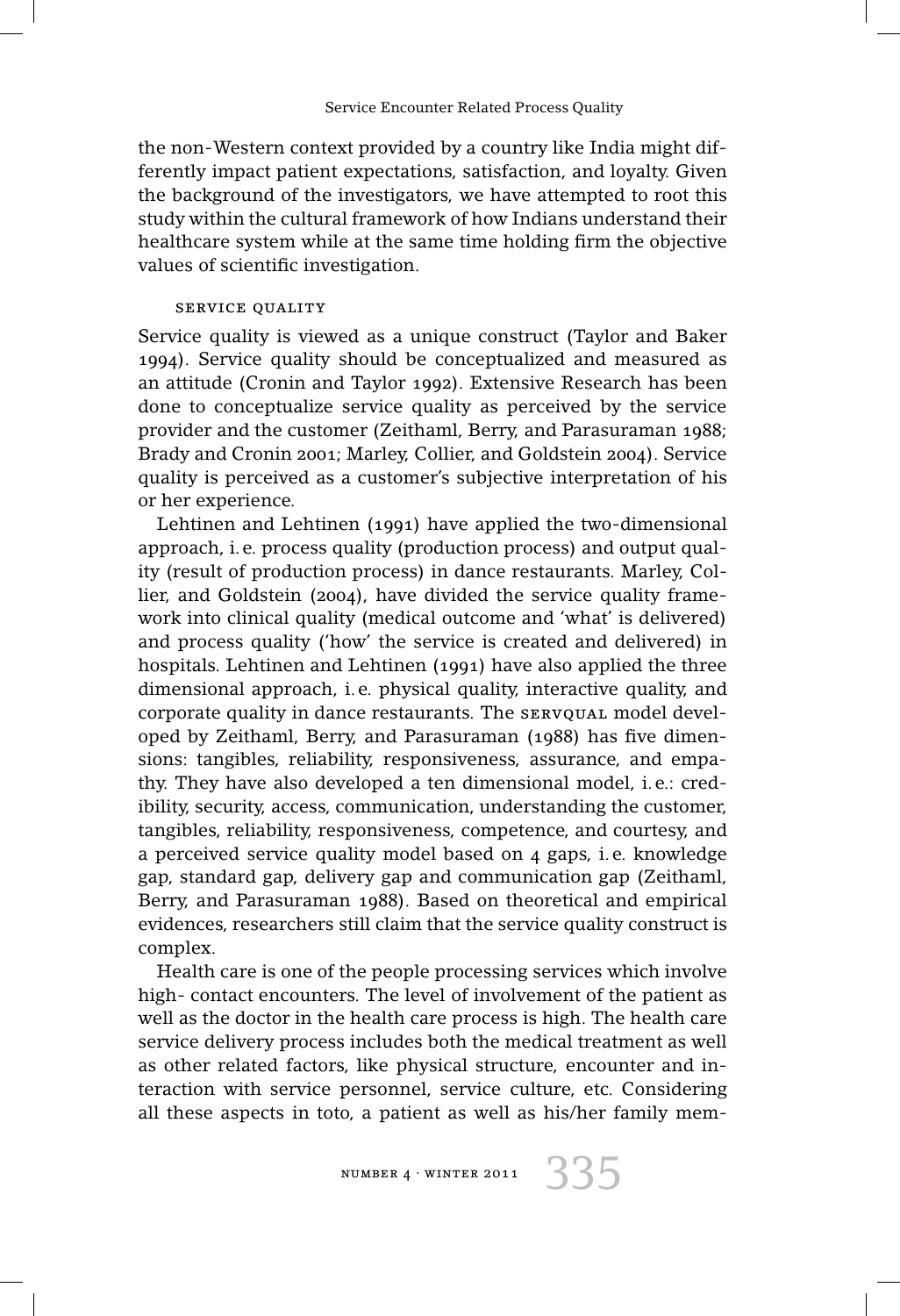bers may evaluate the level of the service quality. 'A problem arises when patients are asked to evaluate the quality of those services that are high in credence characteristics, such as complex medical treatment, which they find difficult to evaluate even after the treatment is completed. A natural tendency in such situations is for patients to use process factors and tangible cues as proxies to evaluate quality' (Lovelock, Writz, and Chatterjee 2006, 390). In the competitive service industries, if core service outcome is the same, the customer may evaluate the service performance in terms of process quality. In the health care settings, the medical treatment and medical outcome may be the same but the process quality framework may vary between the hospitals.

Researchers have tried to integrate the effects of clinical quality and process quality on customer satisfaction and behavioral intentions. The majority of the patients with no or less medical knowledge may not evaluate the clinical quality but may evaluate the process quality. There is limited empirical research which has investigated the relationship between process quality, patient satisfaction and behavioral intentions in the health care sector; however, certain subdimensions of process quality have been tested in different service industries.

In the present study, two dimensional service quality constructs i. e. clinical quality and process quality, as conceptualized by Marley, Collier, and Goldstein (2004) have been considered. According to Marley, Collier, and Goldstein, process quality is a result of the service (non-technical) delivery process engaged in during and outside of the medical procedure. Process quality includes making the patient's experience in the hospital proceed efficiently and effectively. Examples of process quality include the level of personalization and patient – service provider interaction, delivery of medication and food to the patient, the efficiency of admission and checkout, and the timeliness and accuracy of hospital bills (Marley, Collier, and Goldstein 2004).

In the proposed study, service encounter related process quality is operationalized as having five dimensions, i. e. servicescape (four items), physician quality (five items), laboratory staff quality (three items), registration staff quality (one item), and waiting time (three items).

We have found very limited research on the relative contribution of these dimensions of process quality to evaluating the customer satisfaction and in the formation of behavioral intentions as perceived by the customers. The present study aims to examine the im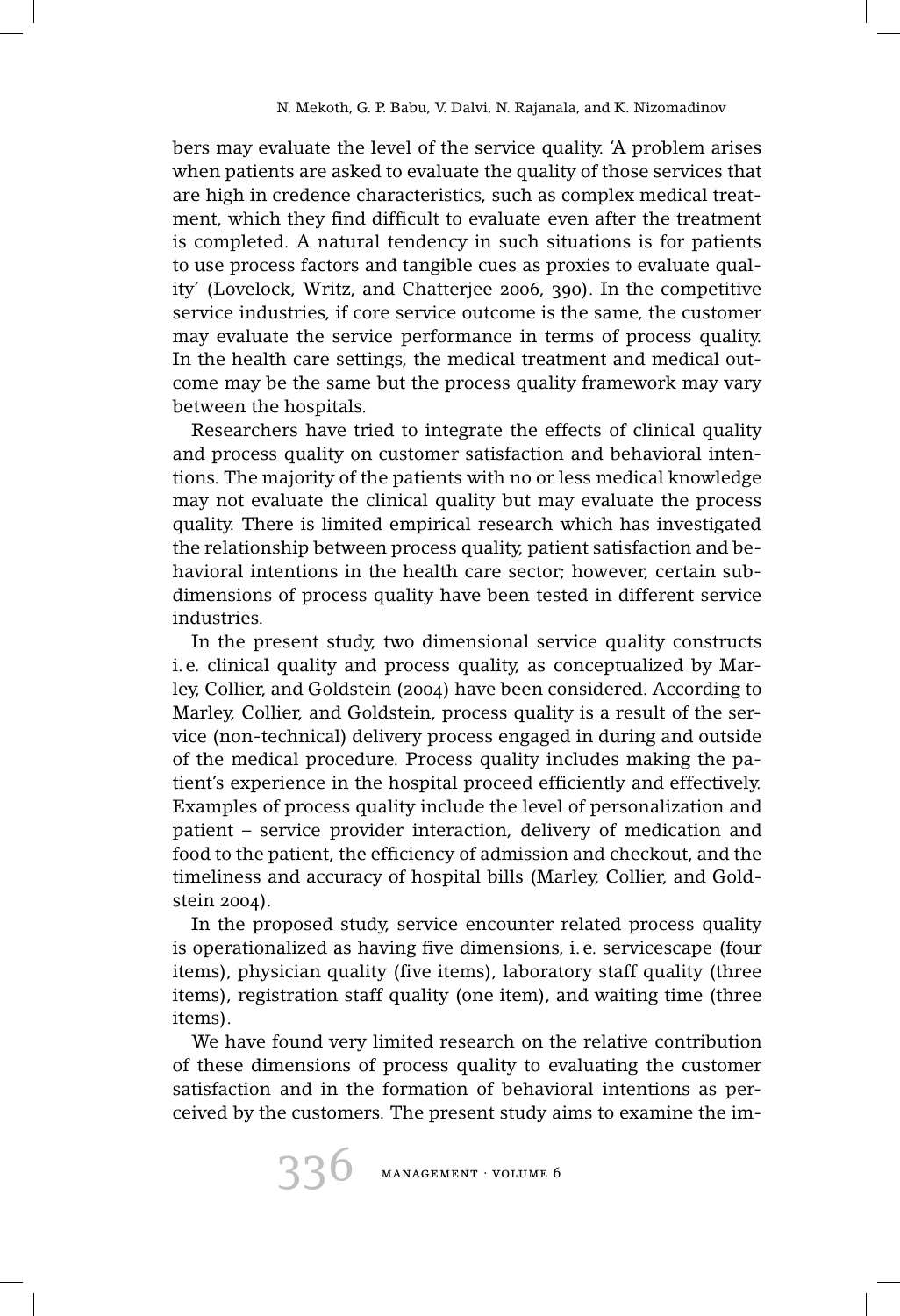pact of these dimensions upon patient satisfaction and behavioral intentions. Since it is set in the context of Outpatient departments (opp) in the government hospitals in India, it also helps us to unravel some of the unique nuances associated with perceived service quality in a developing country context.

### patient satisfaction and loyalty

The fundamental aim of today's total quality movements has become total customer satisfaction (Kotler, Bowen, and Makens 2004). Consumer satisfaction is the core concept in service marketing literature. Most studies on customer satisfaction are based on the confirmation /disconfirmation of customer's expectations. Satisfaction is seen as a function of confirmation or disconfirmation of expectation and is best conceptualized as an attitude toward service performance (Taylor and Cronin 1994). Satisfaction can be defined as an attitude, like judgment following a purchase act or a series of consumer product interaction (Lovelock, Writz, and Chatterjee 2006). In a health care setting, the customer is a patient. Patient satisfaction is the dominating area in health care research, management and marketing.

In some studies the expectations are defined. Various healthcare attributes are considered to measure patient satisfaction, like value of care (Kim et al. 2008), service value (Cronin et al. 2000). Income and sociodemographic factors (Mummalaneni and Gopalakrishna 1995), waiting time (Mowen, Licata, and McPhail 1993),complaint mechanism (Dolinsky 1995), patient confidence (Reidenbach and Smallwood 1990), admission process, nursing care, pleasantness of surrounding, discharge process (Otani and Kurz 2004),employee behavior (Kattara, Weheba, and El Said 2008), health outcomes and health care process variables (Lytle and Mokwa 1992), staff behavior (Akter, Upal, and Hani 2008), physician care, staff care and access (Otani, Kurz, and Harris 2005). There is a consensus regarding the close relationship between service quality and consumer satisfaction (Mummalaneni and Gopalkrishna 1995).

Increased demand and competition has posed a challenge to service marketers. It will be a wise move on the part of the medical practitioner to analyze patient satisfaction as well as dissatisfaction in order to maximize patient satisfaction (Singh 1990). Patient's satisfaction and dissatisfaction may have an impact on the financial performance of the healthcare provider. Success in retaining or attracting patients may result from patient satisfaction with the medical care they receive. Patient willingness to remain within any delivery system, or with any individual physician, may be due directly to sat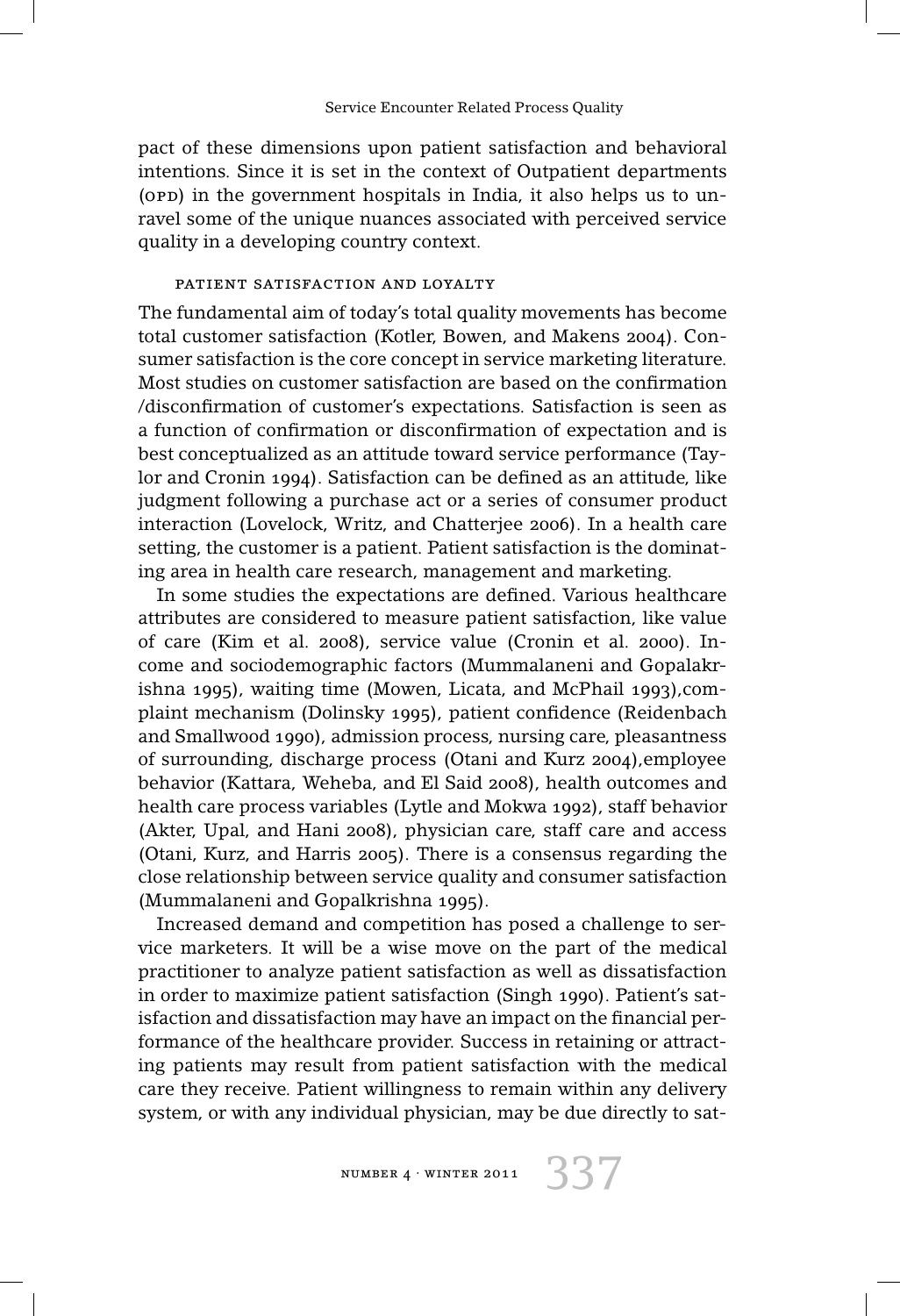isfaction or dissatisfaction (Ross et al. 1987). A satisfied customer may or may not become a loyal customer. A loyal customer is more important than a satisfied customer.

Studies demonstrate that service quality has both a direct and indirect effect on attitudinal loyalty and purchase intentions (Carrillat, Jaramillo, and Mulki 2009). The empathy of nursing staff and their assurance enhance the loyalty of patients in the case of private hospitals (Boshoff and Gray 2004). Patients are more likely to return to a hospital if they perceive the fees that they are charged as fair, reasonable and good value for the money paid (Boshoff and Gray 2004). The research findings based on developed countries may or may not be applicable to developing and underdeveloped economies.

The casual relationship between clinical quality, patient satisfaction and behavioral intentions may be proved correct if related to the clinical outcome, i. e. cure, which may be tangible, but, it is difficult to generalize the relationship between process quality, patient satisfaction and behavioral intentions with heterogeneous sociodemographic groups and cross-country hospital settings, as th process quality outcome is more emotional, i. e. care. The patients and the family members do expect a cure as well as the care of a hospital setting. The service encounter related process quality influences the future decision making.

The behavioral intention dimensions, which are more relevant to the service encounter related process quality considered in the present study, are repeat visits and recommendations.

## hypotheses

A patient enters a health care facility with the prime motive of medical consultation, treatment and medical outcome. Even in a Government hospital, cure and care are expected. Therefore, we hypothesize that:

h1 *The higher the perceived physician related quality of medical service, the higher the (1) patient satisfaction, (2) repeat visit intention of the patient, and (3) recommendation intention of the patient.*

In a health care setting, a patient undergoes various service encounters. Certain symptoms demand laboratory tests for proper diagnosis of ailment or disease. A patient in a debilitated position or emotionally disturbed situation may expect courtesy, accuracy and co-operation from laboratory staff. It is hypothesized that:

h2 *The higher the perceived laboratory related quality of medical*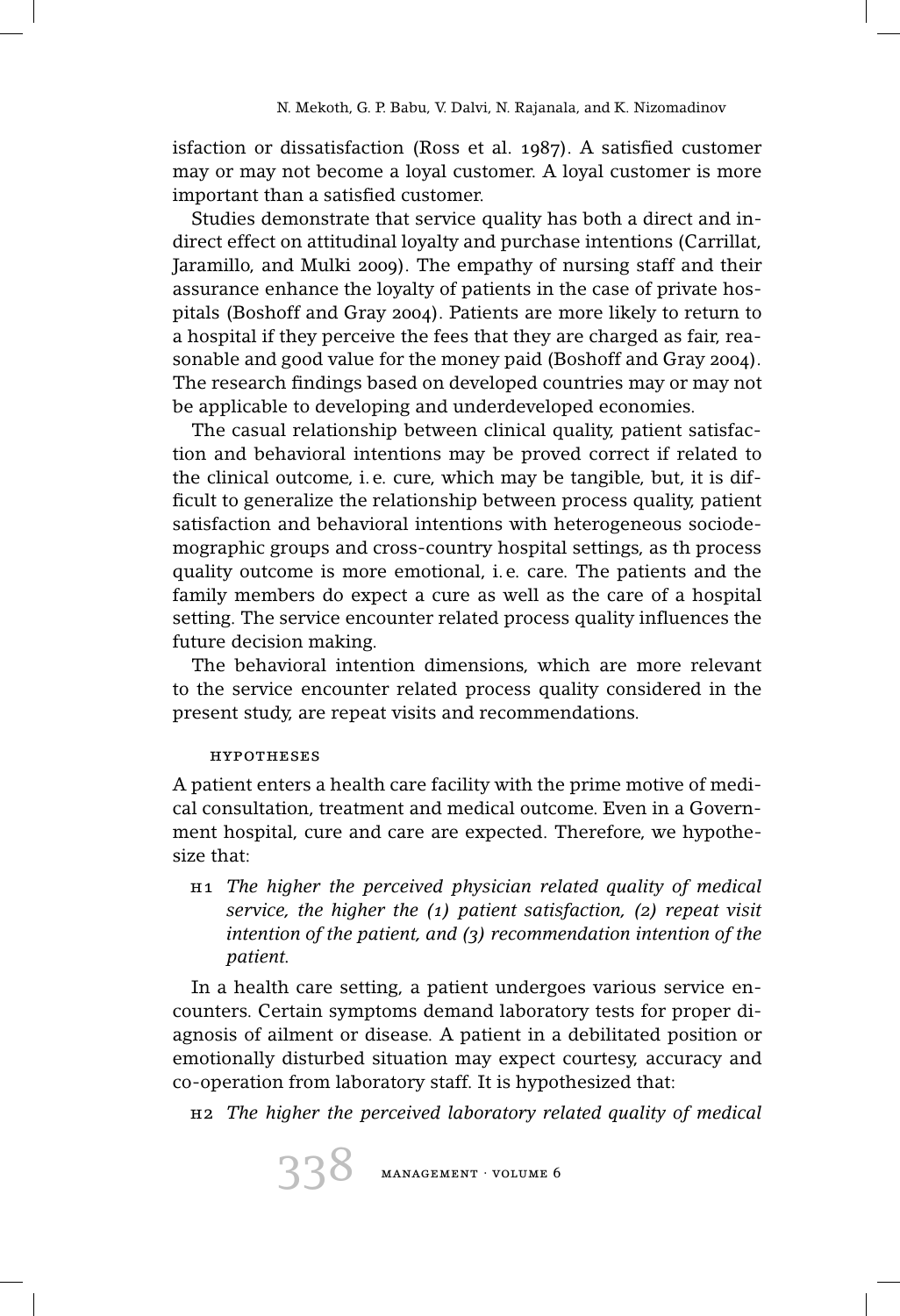*service, the higher the (1) patient satisfaction, (2) repeat visit intention of the patient and, (3) recommendation intention of the patient.*

The front line staff at the registration counters and opp staff (other than the physician) can create the first and the lasting impression to remain with the same health care facility. Proposing the same, we hypothesize that:

h3 *The higher the perceived courtesy of the hospital staff, the higher the (1) patient satisfaction, (2) repeat visit intention of the patient, and (3) recommendation intention of the patient.*

Patients are conscious about the alternative service providers. They are well informed about about the competitive strengths and weaknesses of the service providers. Research has proved that the length of waiting time influences patient satisfaction. Researchers have also studied the moderating effect of income and the zone of tolerance with waiting time. It is hypothesized that:

h4 *The higher the perceived length of waiting time, the lower the (1) patient satisfaction, (2) repeat visit intention of the patient, and (3) recommendation intention of the patient.*

Process quality is concerned with 'how' the service is delivered. The service encounter related physician quality and other employee behaviors are the determinants of patient satisfaction and formation of future intentions. Therefore, it is hypothesized that:

h5 *The higher the perceived quality of the observable process dimensions of the medical service, the higher the (1) patient satisfaction, (2) repeat visit intention of the patient, and (3) recommendation intention of the patient.*

Some researchers have examined the mediating and moderating effects of various constructs, like service value, culture, satisfaction, on the relationship between service quality and behavioral intentions. To check the mediated role of patient satisfaction, we propose the following:

h6 *The relationship between the perceived quality of observable process dimensions of the medical service and (1) repeat visit intention of the patient, and (2) recommendation intention of the patient will be mediated by the patient satisfaction.*

Income appears to have a moderating impact on satisfaction. People with higher income appear to be more concerned with the personal dimensions of health care delivery, while lower income groups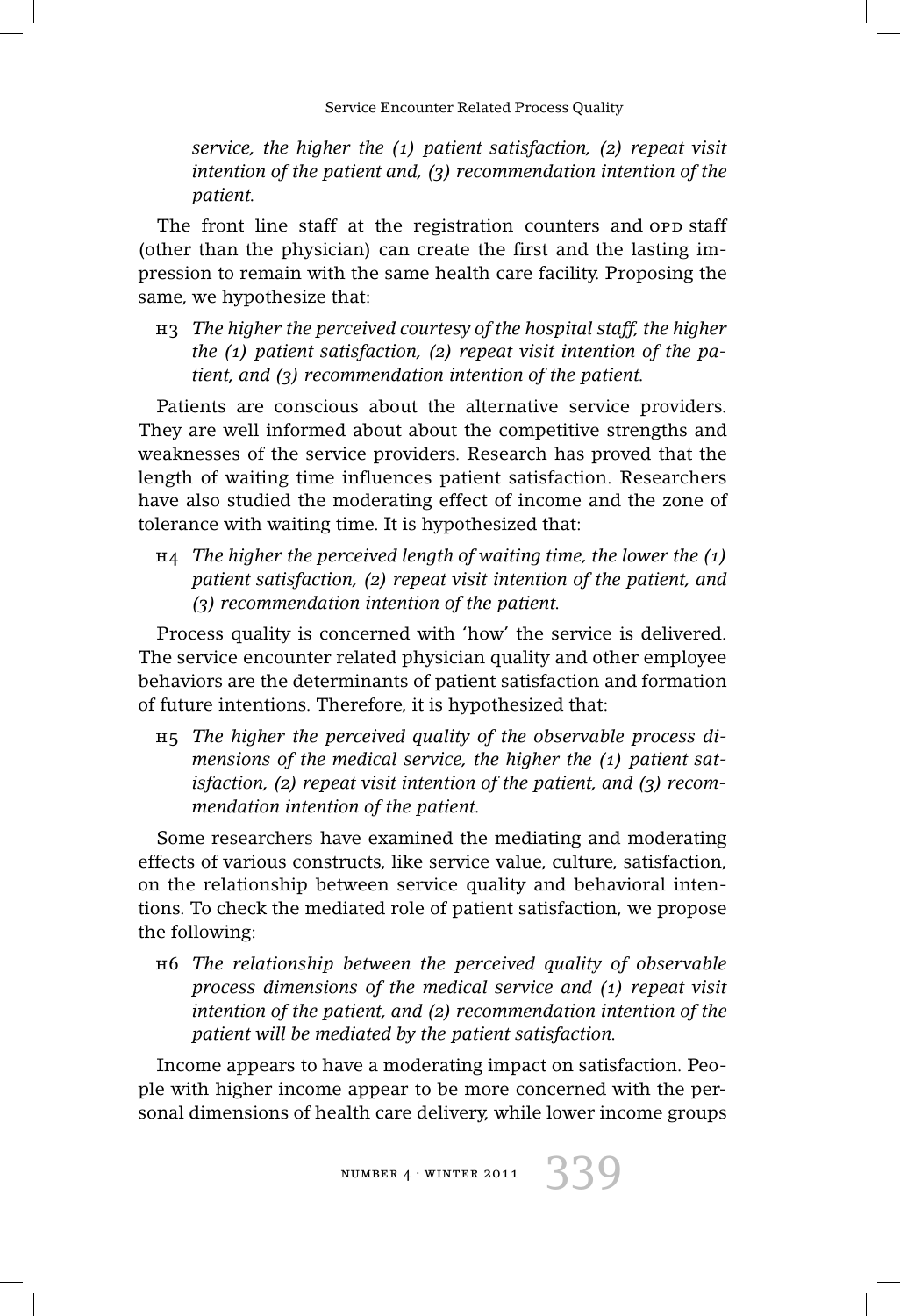appear to be more concerned with value. Customers with higher income are generally found to have a higher opportunity cost for time. Hence patients with higher income are likely to have lower tolerance for delays. Hence it is hypothesized that:

h7 *The higher the income level of the patient the stronger the relationship between (1) perceived physician related quality of the medical service, (2) perceived laboratory related quality of medical service, (3) perceived courtesy of hospital staff, and (4) perceived length of waiting time, and patient satisfaction.*

## **The Study**

## design

This study was conducted in the Goa Medical College and Hospital, Goa, India, a major healthcare facility owned by the government providing free medical service. Hospitals established by the government are generally less subject to market forces for they have a captive population to serve. Profit- oriented organizations operate in the market environment and have to survive in the face of competition. To generate profit, the performance has to be equal (if not better) compared to competitors, and prices have to be sufficiently higher than their costs (Srinivasan 2004). In the given market there are two types of healthcare service providers, some being in the private sector which charge for the services they provide, and the others in the public sector providing free service except for the cost of medicines. The private medical facilities are normally visited by higher income patients who can afford the services, while the free medical facility is frequented by lower income patients. However, a free medical facility being a major one with expert physicians and costly facilities is sometimes preferred even by high income groups, particularly in the case of critical and complicated cases.

The exit interview questionnaire was administered to outpatients at the opp section of the said hospital. A total of 209 patients were interviewed. We got a fairly balanced age distribution for the respondents (ages: 18–34 = 31; ages: 35–54 = 89; ages: 55–74 = 82; ages: 75–89  $=$  7). However, out of the respondents, 155 (74.2%) were males. Most of the respondents had completed at least high school level education. However, 22 respondents whom we interviewed were illiterate. In the case of these respondents, we read to them a form of the questionnaire translated into the local tongue (Konkini) and took their responses. Regarding marital status, 175 respondents were in an active marital relationship. The employment distribution was as follows:

340 management · volume 6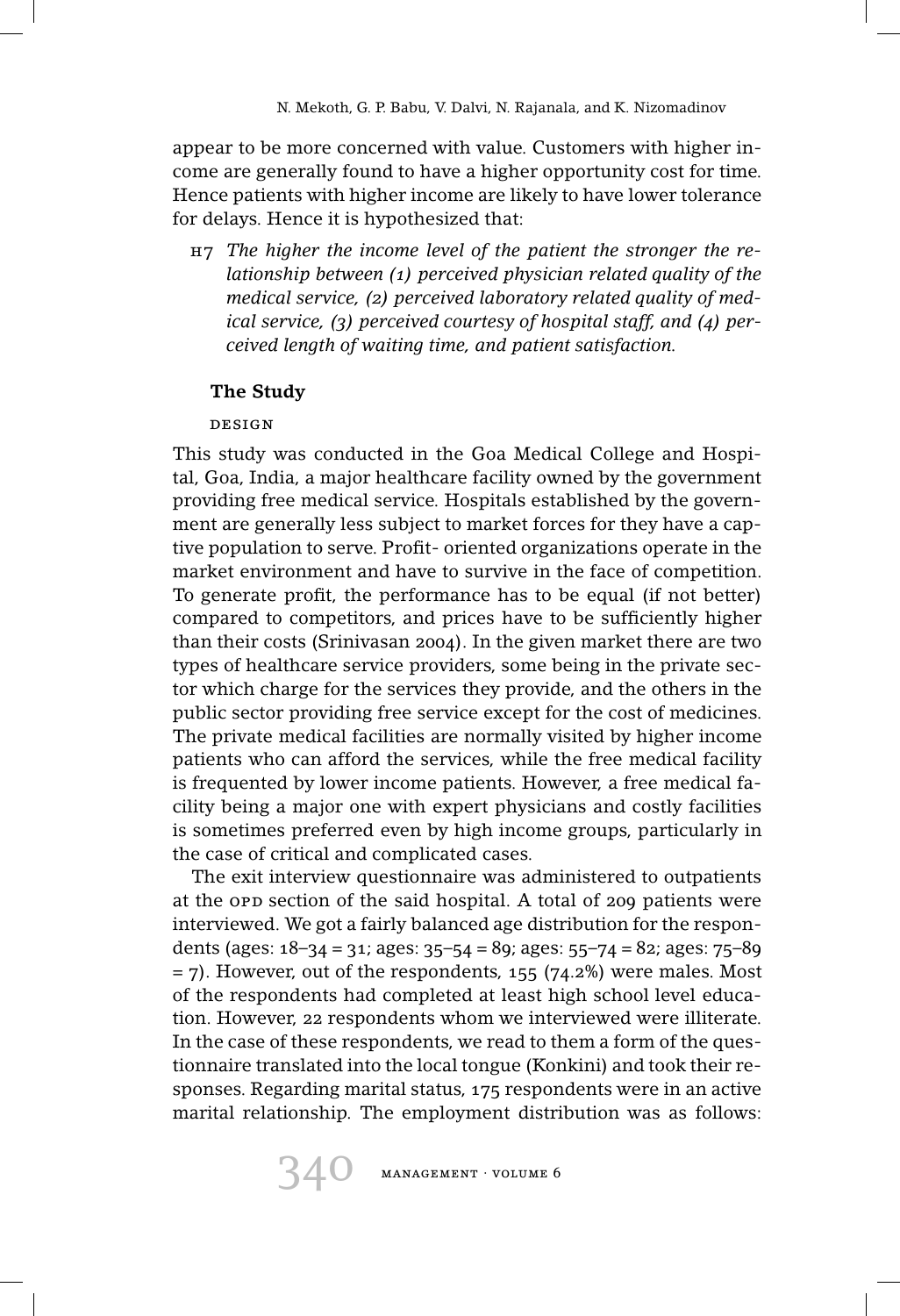Private employees: 64 (30.6%); Government employees: 49 (23.4%); Housewives: 34 (16.3%); Own business: 28 (13.4%); Retired: 23 (11%); Students: 5 (2.4%); and Others: 6 (2.9%). Location-wise, 40.6% were urban residents while the remaining 59.4 were from rural areas. A total of 110 respondents met a specialist doctor, whereas 99 met only a general physician. Around 50% of the respondents reported that their monthly income was less than 5000 Indian rupees (close to \$110, according to the current exchange rate).

### analysis

#### *Dimensions of Service Process Quality*

The quality of service in the context of measurement of patient satisfaction was found to comprise medical outcome, access to health care, personal characteristics and disease characteristics (Turner and Pol 1995). Medical outcome and disease characteristics have been excluded from this study, since the focus is on encounter related process dimensions. In order to identify the determinants, the typical process an outpatient undergoes has been first mapped. In a typical service encounter a patient passes through a number of service points at the hospital. These are the registration counter, the outpatient department where the physician is located, and the laboratories (in case of any tests to be carried out).

Outpatients are generally in a condition in which they are able to judge process quality, which is not the case for many inpatients due to their debilitated condition. Unstructured open-ended interviews have been conducted in order to identify variables which determine patient satisfaction. The exit interviews asked outpatients about the factors with which they were particularly happy, as well as factors about which they were particularly unhappy. The researchers were able to identify sixteen variables through this process. The interviews revealed that the patients were generally happy about the physicians. Patients expressed satisfaction about explanations given by the physicians. Many of the patients were happy about the Knowledge, Concern, Confidence, and Courtesy of the physicians. Patients have expressed concern about the courtesy, efficiency and friendliness of laboratory staff, while the feelings about these were mixed in nature. There was considerable unhappiness among patients about waiting time at the registration counter and outpatient departments, which was unavoidable. The experience of waiting at the outpatient departments was considered uncomfortable by many patients. The unhappiness about waiting at laboratories was relatively less. Some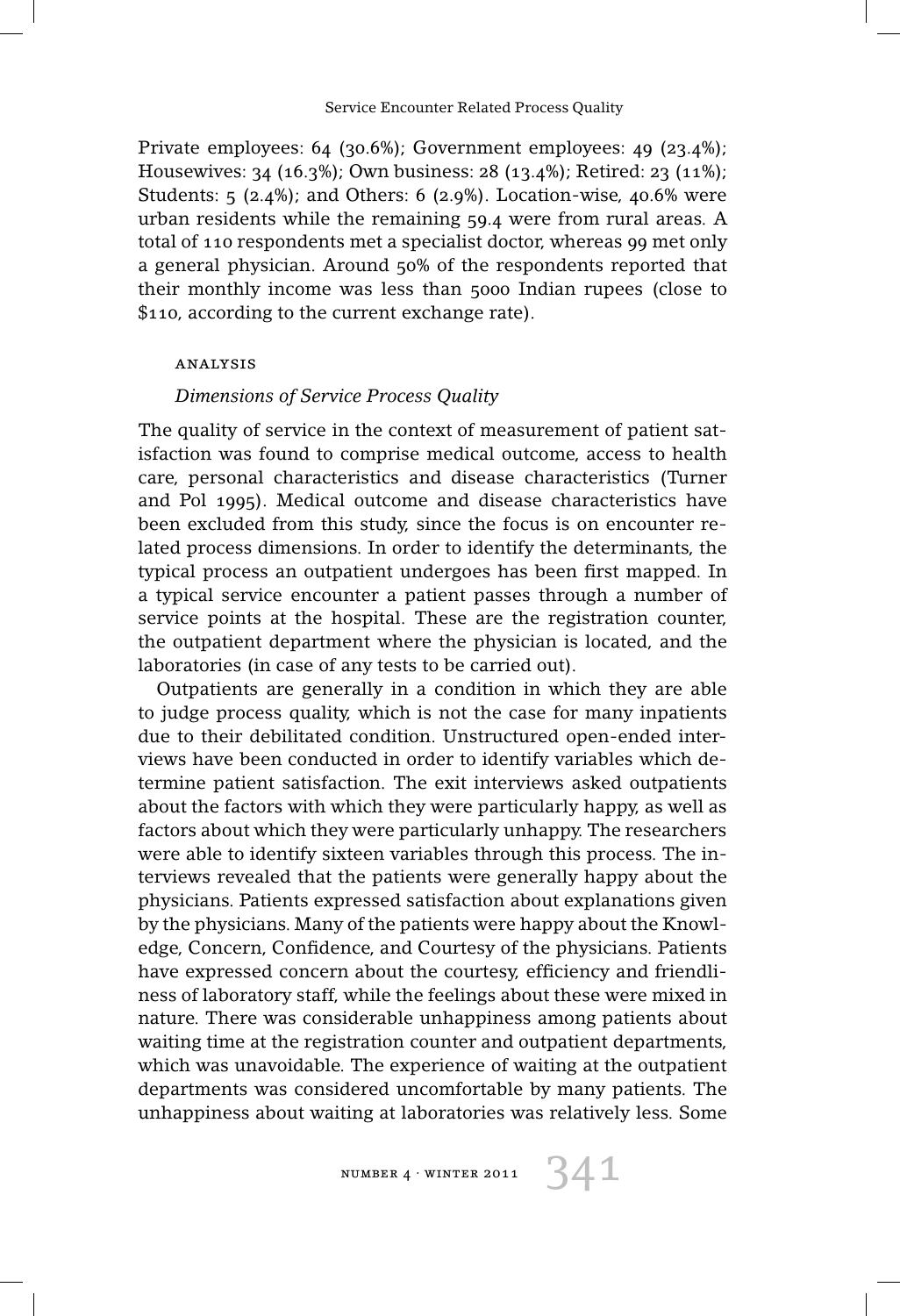of the patients expressed that they had an option to give the samples for testing and could return to collect the results later.

An instrument comprising the sixteen variables which determine service quality was developed to facilitate further data collection. The questionnaire also included items measuring satisfaction, behavioral intentions such as intention to revisit and recommendation.

# *Scale Validity and Reliability*

In order to determine the dimensionality of the scale, an exploratory factor analysis with varimax rotation was performed. The sixteen items were loaded onto four dimensions explaining 66.011 per cent of the total variance. An examination of the variables belonging to the four factors revealed that the dimensions corresponded to physician quality, laboratory quality, courtesy and waiting time in that order. Scale reliability was assessed by computing Cronbach's Alpha for each of the dimesions separately and for the entire scale. In order to determine how each item contributes to the dimensions as well as to the scale, the coefficient alpha was calculated by deleting each of the items. This process resulted in the deletion of one item each from physician quality, courtesy and waiting time. Finally the scale with thirteen items which had the maximum reliability score was accepted. The final scale with constituent dimensions and significant factor loadings is given in table 1. The scale had an acceptable reliability level. The constituent dimensions also had acceptable reliability, except for the waiting time dimension which is also very close to acceptability.

Items constituting the process quality dimensions were expected to be related to the following:

- 1. Physician quality: explanation; knowledge; confidence; concern; and, courtesy.
- 2. Laboratory staff quality: efficiency; friendliness; and, courtesy.
- 3. Front office staff quality: courtesy.
- 4. Waiting time: at registration; at the orp; and, at the laboratory.

We had anticipated that servicescape quality would emerge as a separate factor (items such as the location of the outpatient department (opp); registration counter; registration procedure; layout; and comfort). However, this did not happen. While servicescape is an essential element of any service production-consumption system, the nature of customers making use of government hospitals in a country like India (as a patient put it in her own words: 'we don't expect our government to give us anything other than the treatment; a smile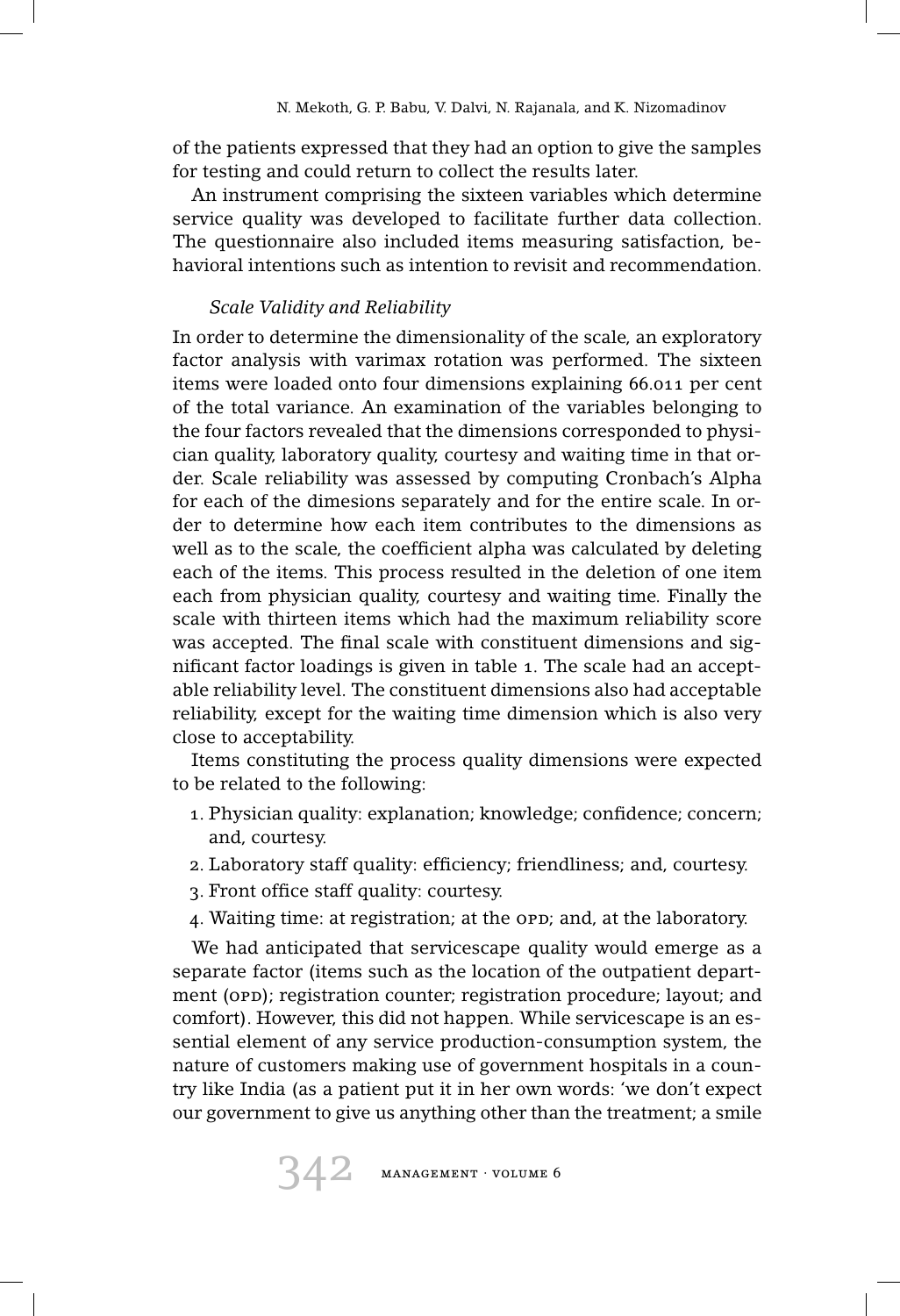| Item                              | Component    |              |        |        |
|-----------------------------------|--------------|--------------|--------|--------|
|                                   | $\mathbf{1}$ | $\mathbf{2}$ | 3      | 4      |
| <b>Physician Quality</b>          |              |              |        |        |
| <b>Explanation by Doctor</b>      | 0.875        |              |        |        |
| Doctor's Knowledge                | 0.832        |              |        |        |
| Doctor's Confidence               | 0.740        |              |        |        |
| Doctor's Concern                  | 0.719        |              |        |        |
| Courtesy of Doctor                | 0.579        |              |        |        |
| Comfort at opp                    | 0.461        |              |        |        |
| <b>Laboratory Staff Quality</b>   |              |              |        |        |
| Efficiency of lab staff           |              | 0.811        |        |        |
| Friendliness of lab staff         |              | 0.795        |        |        |
| Courtesy of lab staff             |              | 0.745        |        |        |
| Waiting time lab                  |              | 0.685        |        |        |
| <b>Front Office Staff Quality</b> |              |              |        |        |
| Courtesy opp Staff                |              |              | 0.806  |        |
| Courtesy Regist. Staff            |              |              | 0.714  |        |
| Location of OPD                   |              |              | 0.606  |        |
| <b>Waiting Time</b>               |              |              |        |        |
| Waiting at Registration           |              |              |        | 0.841  |
| Waiting time opp                  |              |              |        | 0.720  |
| <b>Registration system</b>        |              |              |        | 0.619  |
| Variance Explained                | 20.810       | 18.322       | 14.840 | 12.039 |

table 1 The scale dimensions and factor loadings

notes Extraction method: Principal Component Analysis; Rotation method: Varimax with Kaiser Normalization, a rotation converged in 6 iterations.

from a government doctor itself is a luxury') would make us think this is not an unusual result.

## *Testing of Hypotheses*

The first four hypotheses are related to the relationship between perceived encounter service quality and three outcome variables, namely patient satisfaction, repeat visit intention and recommendation intention. These hypotheses have been tested by estimating the following regression equations:

$$
Y_1 = a_1 + b_1 X_1 + b_2 X_2 + b_3 X_3 + b_4 X_4 + e_1
$$
  
\n
$$
Y_2 = a_2 + b_1 X_1 + b_2 X_2 + b_3 X_3 + b_4 X_4 + e_2
$$
  
\n
$$
Y_3 = a_3 + b_1 X_1 + b_2 X_2 + b_3 X_3 + b_4 X_4 + e_3
$$

where  $y_1$  denotes patient satisfaction,  $y_2$  denotes repeat visit inten-

$$
\texttt{NUMBER 4} \cdot \texttt{WINTER 2011}
$$

343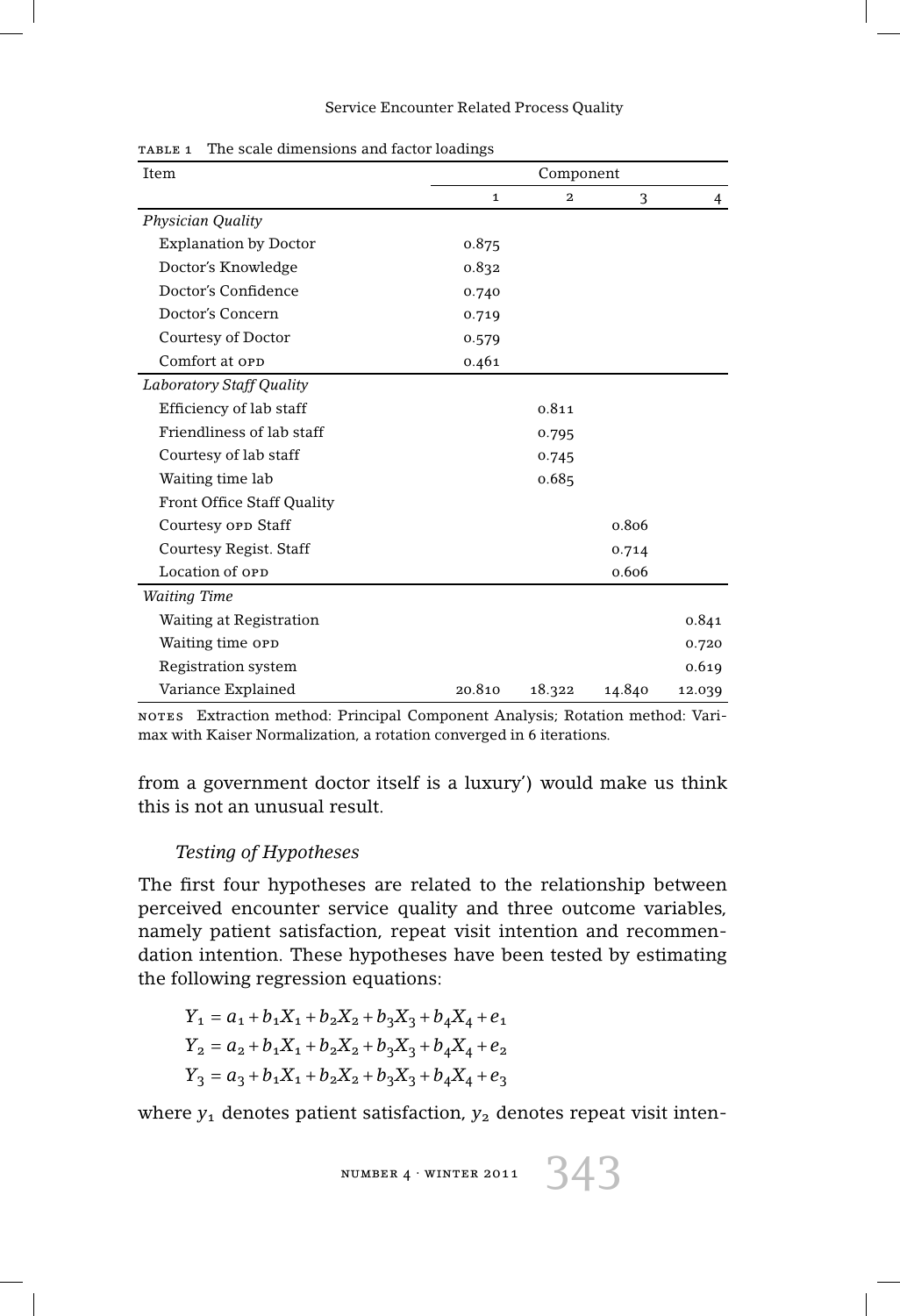table 2 Standardized coefficients of the predictors in regression equations for independent effects on Satisfaction, Repeat Visit Intention and Recommendation Intention

| Determinant  | Satisfaction | Repeat Visit<br>Intention | Recommendation<br>Intention |
|--------------|--------------|---------------------------|-----------------------------|
|              |              |                           |                             |
| Physician    | $0.396***$   | 0.067                     | 0.039                       |
| Laboratory   | $0.288***$   | $0.302***$                | $0.336***$                  |
| Courtesy     | 0.049        | $-0.010$                  | $-0.065$                    |
| Waiting time | $-0.050$     | $-0.114$                  | $-0.078$                    |
| $R^2$        | 0.356        | 0.086                     | 0.089                       |

notes \*\*\* Significant at *<sup>p</sup> <sup>&</sup>lt;* 0.05.

TABLE 3 Standardized coefficients for testing mediation effect of Satisfaction

| Determinant          | Satisfaction | Repeat Visit<br>Intention | Recommendation<br>Intention |
|----------------------|--------------|---------------------------|-----------------------------|
| Quality Only         | $0.504***$   | $0.202**$                 | $0.195***$                  |
| Simultaneous Testing |              |                           |                             |
| Quality              |              | 0.074                     | 0.037                       |
| Satisfaction         |              | $0.249**$                 | $0.312***$                  |

NOTES \*\*\* Significant at 1% level, \*\* significant at 5% level.

tion,  $y_3$  denotes recommendation intention and  $X_1$  through  $X_4$  (spss factor scores) denote (1) physician related, (2) laboratory related, (3) courtesy related, and (4) waiting time related service encounter quality. The results of this regression analysis in terms of significance and magnitude of beta coefficients of the equations and the variance explained in terms of the *R*<sup>2</sup> are indicated in table 2.

The fifth hypothesis  $(H<sub>5</sub>)$  has been tested by regressing patient satisfaction, repeat visit intention and recommendation intention on perceived encounter service quality. The composite score of perceived service quality has been calculated by summating the individual dimensions of the perceived encounter quality. The results of the regression analysis are indicated in the first row of coefficients in table 2. The mediating role of patient satisfaction in the relation between perceived service quality and repeat visit intention and recommendation intention is tested using the procedure specified by Baron and Kenny (1986). The result of this analysis is provided in the last two rows of table 3.

The moderating role of income in the prediction of satisfaction by the dimensions of perceived encounter service quality as specified by the seventh hypothesis has been tested first by estimating the F ratio as per the procedure advocated by Chow (1960). The Chow test

344 management · volume 6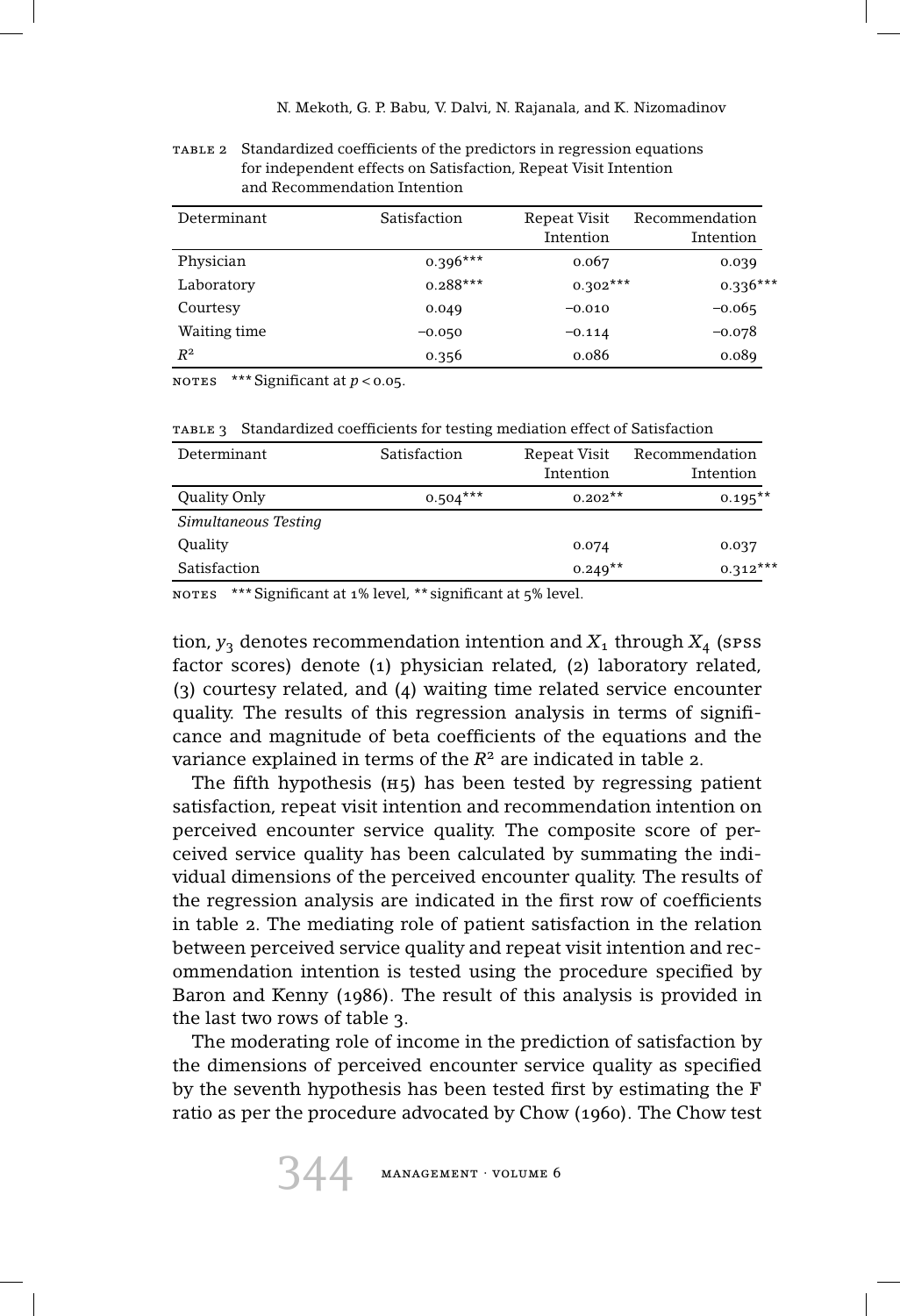| Determinant  | Regression with Average Scores |             | <b>Regression with Factor Scores</b> |             |  |
|--------------|--------------------------------|-------------|--------------------------------------|-------------|--|
|              | Low Income                     | High Income | Low Income                           | High Income |  |
| Physician    | $0.438***$                     | $0.352***$  | $0.501***$                           | $0.450***$  |  |
| Laboratory   | $0.353***$                     | 0.207       | $0.433***$                           | 0.180       |  |
| Courtesy     | $-0.046$                       | 0.133       | 0.100                                | 0.220       |  |
| Waiting time | 0.054                          | $-0.128$    | $0.192*$                             | 0.083       |  |
| $R^2$        | 0.458                          | 0.275       | 0.469                                | 0.249       |  |

table 4 Standardized coefficients for testing Moderation Effect of Income on Prediction of Satisfaction

notes \*\*\* Significant at 1% level, \* significant at 10% level.

resulted in an F ratio of 1.72508 for 5 degrees of freedom in the numerator and 113 degrees of freedom in the denominator. However, subsequently the observations were divided into low income and high income groups by splitting the file at the median income, and separate regression equations were estimated to predict satisfaction with the four dimensions of perceived encounter service quality. The procedure was repeated using the factor scores of the dimensions of perceived encounter service quality as predictor variables. The results of these analyses are given in table 4.

Both the physician quality and laboratory quality have been found to be significantly related to patient satisfaction. However, courtesy and waiting time have been found to be unrelated to patient satisfaction. This indicates that the physician is a key variable in the healthcare service. Patients do expect a proper explanation from the physician about their condition of health, possible reasons, need and importance of treatment, possible outcomes of treatment, instructions to be followed during treatment regime and time required for recovery. Apart from the explanation given, the knowledge and confidence shown by the physician is also important in predicting the patient satisfaction. Patient judgment of knowledge and confidence corresponds to the assurance dimension of the service quality and it plays a very important role in instilling confidence in the patients. It is important to note that the concern and courtesy shown by the physician are important in the determination of patient satisfaction, while those by registration and opp staff are not. However physician quality was not found to predict repeat visit intention and recommendation intention.

#### **Conclusion**

This study examined the role of service related processes in generated outcomes such as patient satisfaction and loyalty. While the

NUMBER 4 · WINTER 2011  $345$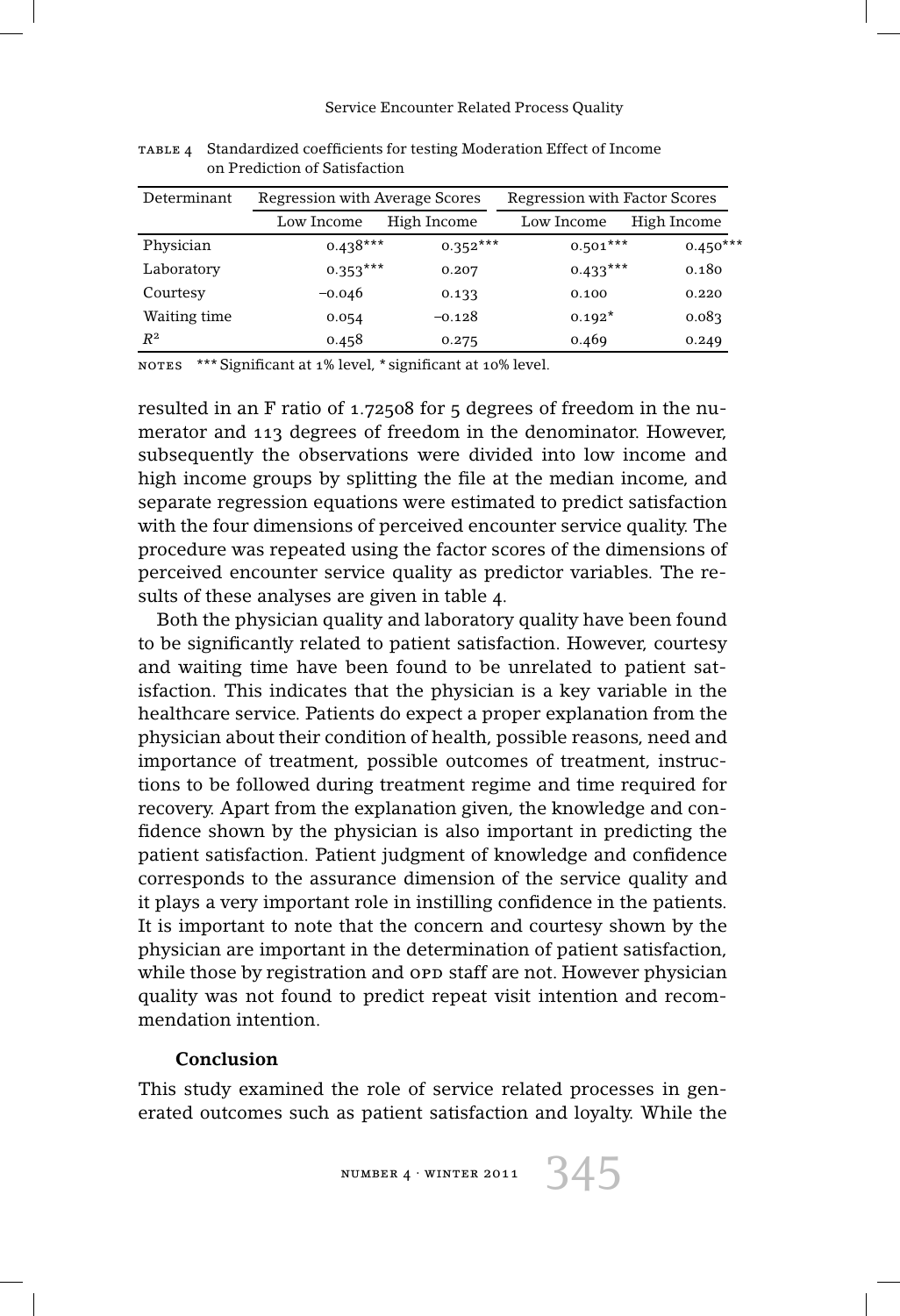present study affirms that both the physician quality and laboratory quality are significantly related to patient satisfaction, quite interestingly, courtesy shown by the registration and opp staff, perceived length of waiting time, or even the quality of the servicescape, did not influence patient satisfaction. As we highlighted in the review of the literature, in most studies conducted in the West, every dimension of process quality emerged as a significant determinant of patient satisfaction and loyalty. The different socio-cultural-economic settings in India could possibly explain the disparity of the results of this study with those of other studies.

Given that most patients who visit government run-hospitals come from the relatively poor strata of the society, their focus will be more towards the core product than the augmentations to it. However, as Kumar, Kim, and Pelton (2009) observe, the Indian consumer psyche is undergoing a great transition now and it may be just a few years until they become more demanding when it comes to the augmented products related to healthcare. The thriving business of medical tourism in India has caused many private hospitals to upgrade every aspect of service quality to a level comprable with that of the West (George and Henthorne 2009). Along with this, an increasing number of people belonging to the middle class in India now go to Western Europe and North America for medical treatments. In addition to this, the recent past has witnessed a massive repatriation of Indian nationals back to home, mainly from North America. These trends might lead to heightening the expectations of service quality among Indian patients.

Nilchaikovit, Hill, and Holland (1993) observe that many Western studies on Asian healthcare systems do not take into account the patients' self-concepts and patterns of self-other relationships, which are largely culturally determined, and are essential for an objective understanding of the patients' experience of illness, expectations, and perceptions of available healthcare services. Self concepts can profoundly affect the quality of the physician-patient relationship and medical care, too. Research by Donthu and Yoo (1998) shows that consumers from cultures high on power distance and high on collectivism exhibit lower levels of service quality expectations. These researchers also point out that individuals from long term oriented cultures do not demand high service quality in comparison with their counterparts from short term oriented cultures. Indian culture scores high on all three of these dimensions (Hofstede 1984). Since providing service quality involves cost, differentiating based on cultural differences does make sense.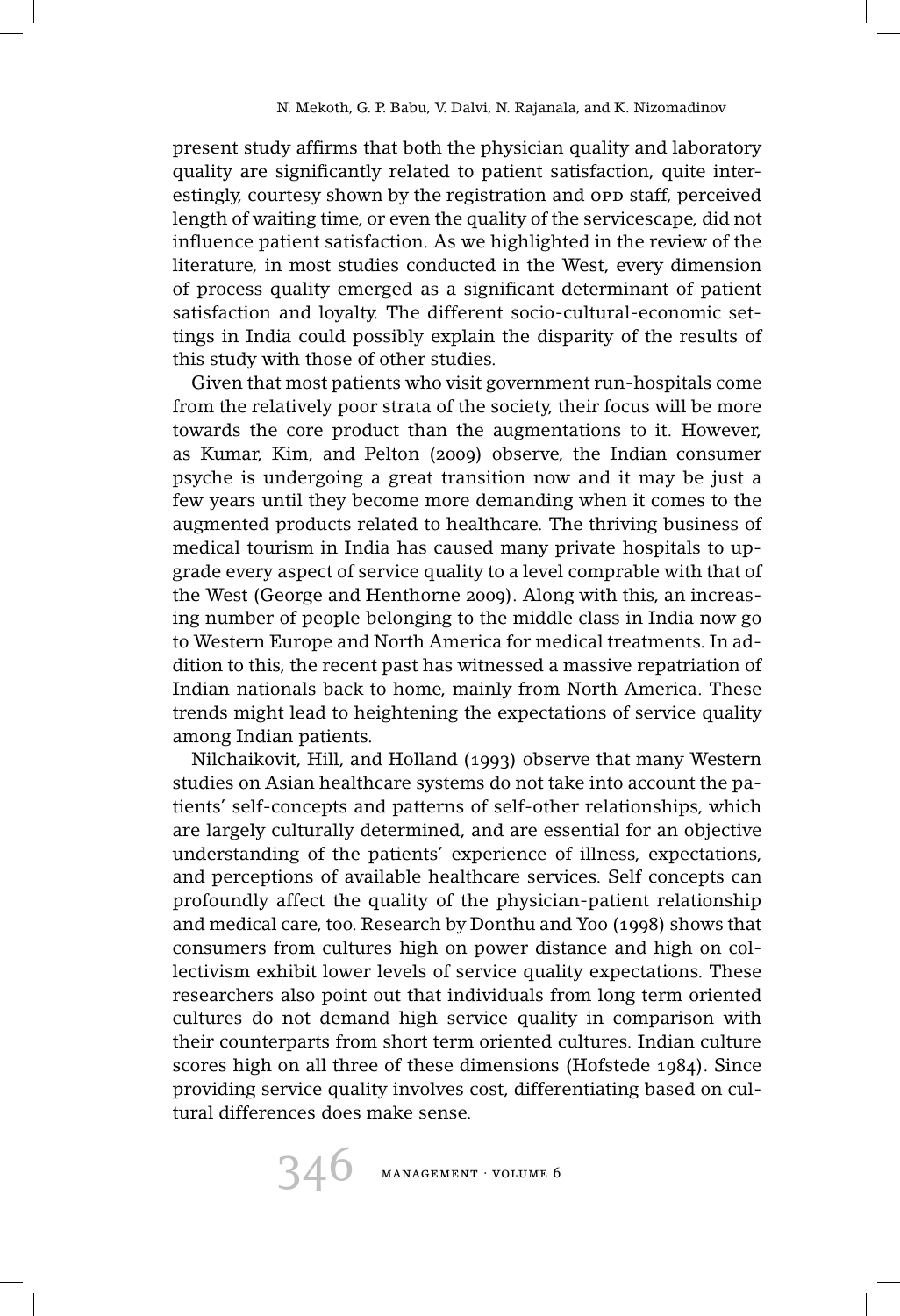An alternative explanation, one that is less culture-centric, is that perceived courtesy of hospital staff and perceived length of waiting time could be hygiene factors which may cause dissatisfaction if staff are discourteous or if the waiting time is too long. Hence, they may not have a positive relation with satisfaction but may have a relation with dissatisfaction. This conjecture emerges from an adaption of Herzberg's two factor theory of motivation (Herzberg, Mausner, and Snyderman 1959): satisfaction and dissatisfaction as two different constructs rather than a continuum and they are influenced by different factors. Herzberg reasoned that because the factors causing satisfaction are different from those causing dissatisfaction, the two feelings cannot simply be treated as opposites of one another. The opposite of satisfaction is not dissatisfaction, but rather, no satisfaction. Similarly, the opposite of dissatisfaction is no dissatisfaction. Swan and Combs (1976) also refer to a similar logic: instrumental performance dimensions of the service process (the core acts that constitute the service) yield satisfaction whereas expressive performance dimensions of service performance (the peripheral acts that add value to the core acts) yield dissatisfaction. However, to validate this conjecture further research is required.

As part of the present study, we also developed a scale to measure the quality of service process in an outpatient clinical setting. While this was not one of the objectives of the study, a scale like this may be useful for future researchers who want to investigate other issues related to process quality. None of the existing scales did a good job when it came to measuring outpatient service process quality. Wisniewski and Wisniewski (2005) have developed a scale somewhat similar to the present one, but it was specifically meant to be used in a colposcopy setting. At the other extreme, we have found some scales such as Babakus and Mangold (1992) which attempt to measure overall service quality with hospitals. We admit that this is a preliminary instrument and thus can be adapted to other studies only after verifying its convergent, discriminant, and nomological validity. It is very important to have a valid and reliable scale to measure service process quality in the clinical outpatient setting, and the one that we developed for the present study may become a good starting point for that.

#### **References**

Akter M. S., M. Upal, and U. Hani. 2008. 'Service Quality Perception and Satisfaction: A Study over Sub-Urban Public Hospitals in Bangladesh.' *Journal of Services Research* 12 (1): 125–146.

NUMBER 4 · WINTER 2011  $347$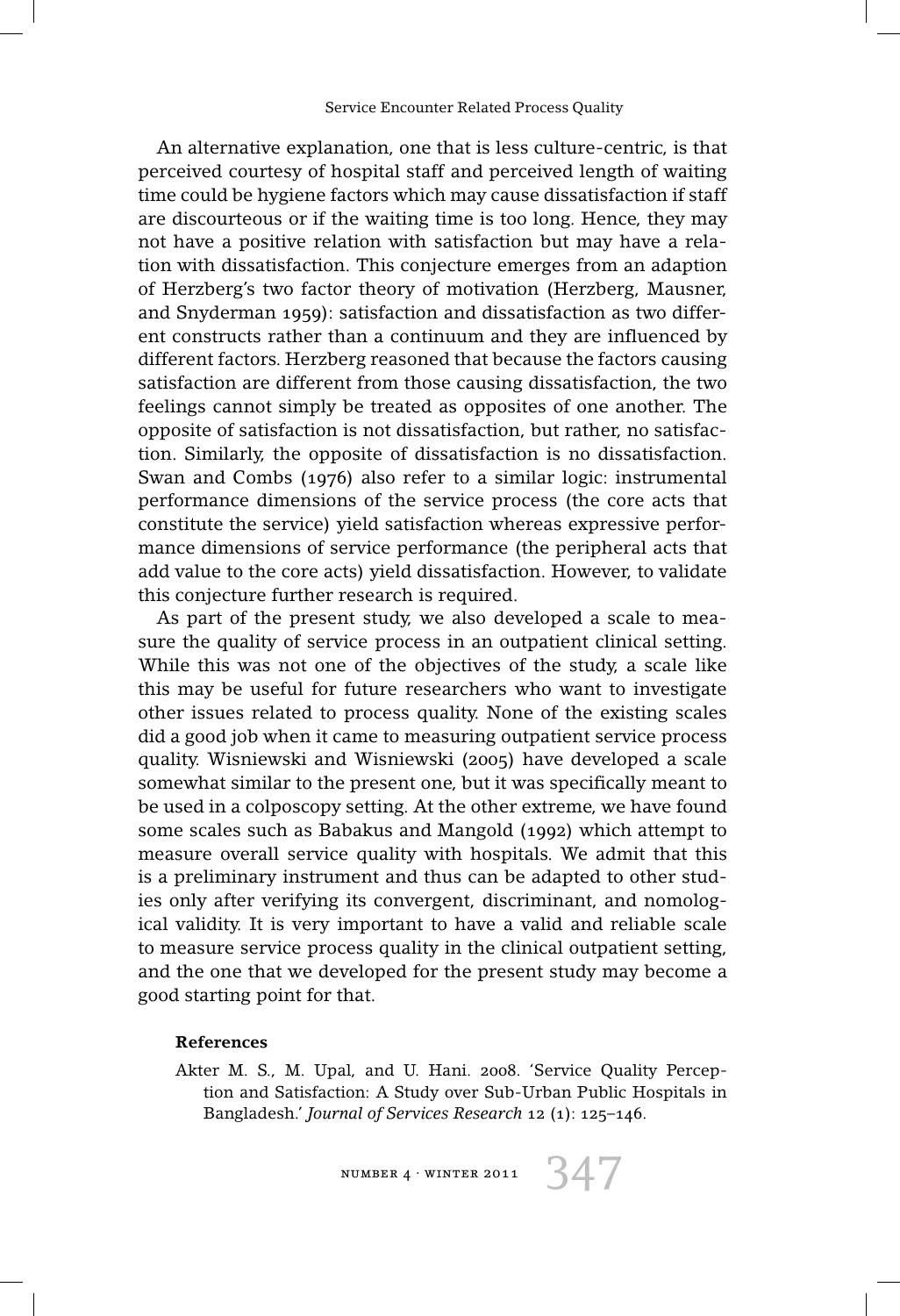- Babakus, E., and W. G. Mangold. 1992. 'Adapting the servqual Scale to Hospital Services: An Empirical Investigation.' *Health Services Research* 26 (6): 767–786.
- Baron, R. M., and D. A. Kenny. 1986. 'The Moderator-Mediator Variable Distinction in Social Psychological Research: Conceptual, Strategic, and Statistical Considerations.' *Journal of Personality and Social Psychology* 51 (1): 1173–1182.
- Boshoff, C., and B. Gray. 2004. 'The Relationship between Service Quality, Customer Satisfaction and Buying Intentions in the Private Hospital Industry.' *South Africa Journal of Business Management* 35 (4): 27–37.
- Brady, M. K., and J. J. Cronin Jr. 2001. 'Some New Thoughts on Conceptualizing Perceived Service Quality: A Hierarchical Approach.' *Journal of Marketing* 65 (3): 34–49.
- Carrillat F. A., F. Jaramillo, and J. P. Mulki. 2009. 'Examining the Impact of Service Quality: A Meta-Analysis of Empirical Evidence.' *Journal of Marketing Theory and Practice* 17 (2): 95–110.
- Chow, G. C. 1960. 'Tests of Equality between Sets of Coefficients in Two Linear Regressions.' *Econometrica* 28 (1): 591–605.
- Cronin, J. J., Jr., M. K. Brady, G. Tomas, and M. Hult. 2000. 'Assessing the Effects of Quality, Value and Customer Satisfaction on Consumer Behavioral Intentions in Service Environments.' *Journal of Retailing* 76 (2): 193–218.
- Cronin, J. J., Jr., and S. A. Taylor. 1992. 'Measuring Service Quality: A Reexamination and Extension.' *Journal of Marketing* 56 (3): 55–68.
- Dolinsky, A. L. 1995. 'Complaint Intensity and Health Care Services.' *Journal of Health Care Marketing* 15 (2): 42–47.
- Donthu, N., and B. Yoo. 1998. 'Cultural Influences on Service Quality Expectations.' *Journal of Service Research* 1 (2): 178–186.
- George, B. P., and T. L. Henthorne. 2009. 'Incorporation of Telemedicine with Medical Tourism: A Study of Consequences.' *Journal of Hospitality Marketing and Management* 18 (5): 512–522.
- Herzberg, F., B. Mausner, and B. B. Snyderman. 1959. *The Motivation to Work.* New York: Wiley.
- Hofstede, G. 1984. Cultureis Consequences: International Differences in Work-Related Values. Beverly Hills, ca: Sage.
- Kattara H. S., D. Weheba, and O. A. El-Said. 2008. 'The Impact of Employee Behavior on Customer's Service Quality Perceptions and Overall Satisfaction.' *Tourism and Hospitality Research* 8 (1): 309– 323.
- Kim Y., C. Cho, S. Ahn, J. Goh, and H. Kim. 2008. 'A Study on Medical Services Quality and its Influence upon Value of Care and Patient Satisfaction.' *Total Quality Management* 19 (11): 1155–1171.
- Kotler, P., J. Bowen and J. Makens. 2004. *Marketing for Hospitality and Tourism.* 3rd ed. Upper Saddle River, nj: Pearson Education.

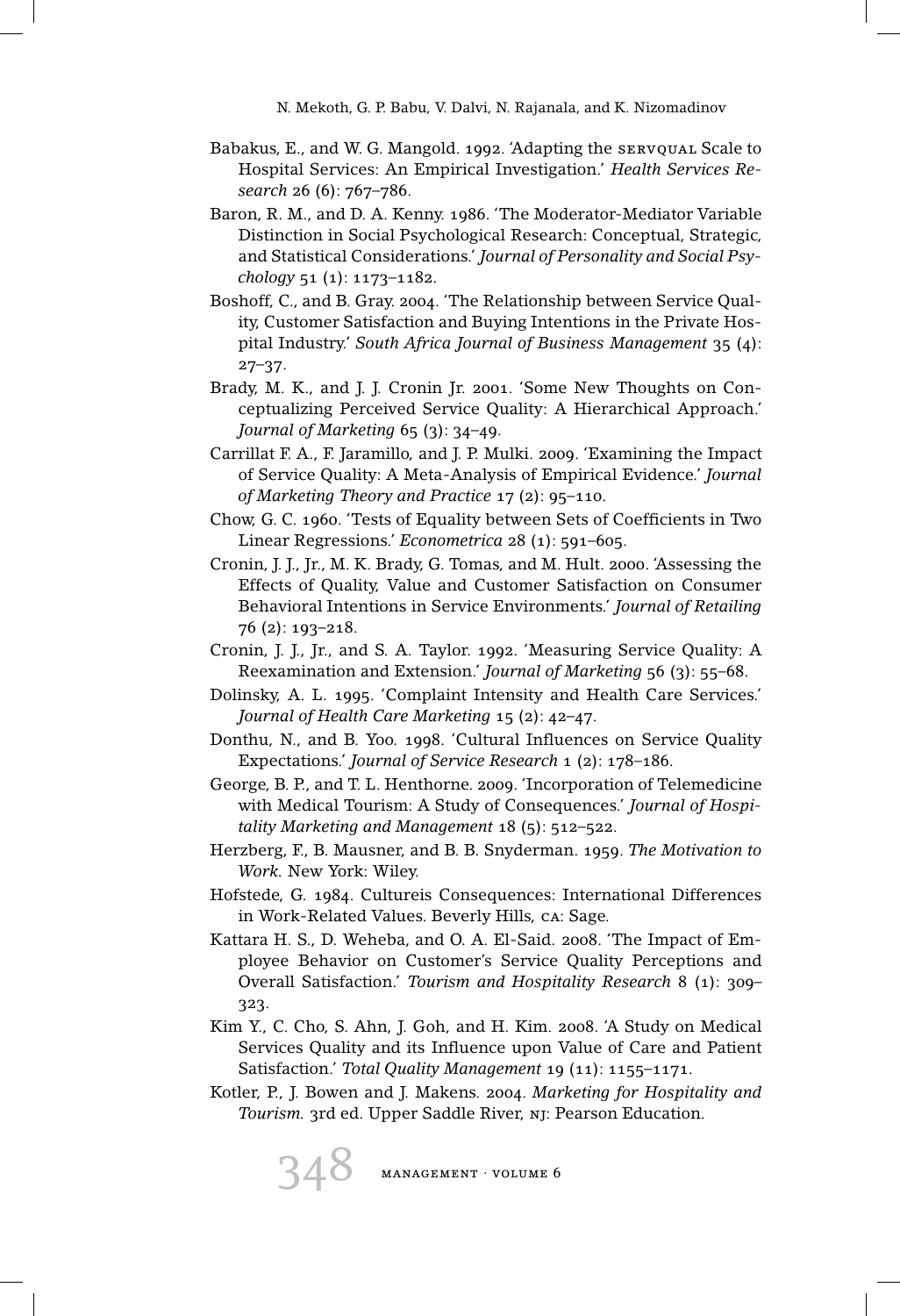- Kumar, A., Y. K. Kim, and L. Pelton. 2009. 'Indian Consumers' Purchase Behavior toward us versus Local Brands.' *International Journal of Retail and Distribution Management* 37 (6): 510–526.
- Lehtinen, U., and J. R. Lehtinen. 1991. 'Two Approaches to Service Quality Dimensions.' *The Service Industries Journal* 11 (3): 287–303.
- Liu, C.-M. 2005. 'The Multidimensional and Hierarchical Structure of Perceived Quality And Customer Satisfaction.' *International Journal of Management* 22 (3): 426–434.
- Lovelock, C., J. Writz, and J. Chatterjee. 2006. *Services Marketing: People, Technology, Strategy.* 5th ed. New Delhi: Pearson Education.
- Lytl, R. S., and M. P. Mokwa. 1992. 'Evaluating Health Care Quality: The Moderating Role of Outcome.' *Journal of Health Care Marketing* 12  $(1): 4-14.$
- Marley, K. A., D. A. Collier, and S. M. Goldstein. 2004. 'The Role of Clinical and Process Quality in Achieving Patient Satisfaction in Hospitals.' *Decision Sciences* 35 (3): 349–369.
- McAlexander J. H., D. O. Kaldenberg, and H. F. Koenig. 1994. 'Service Quality Measurement: Examination of Dental Practices Sheds More Light on the Relationship between Service Quality, Satisfaction and Purchase Intentions in Health Care Setting.' jhcm 14 (3): 34–40.
- Mowen, J. C., J. W. Licata, and J. McPhail. 1993. 'Waiting in the Emergency Room: How to Improve Patient Satisfaction.' *Journal of Health Care Marketing* 13 (2): 26–33.
- Mummalaneni, V., and P. Gopalakrishna. 1995. 'Mediators Vs. Moderators of Patient Satisfaction.' *Journal of Health Care Marketing* 15 (4): 16–22.
- Nilchaikovit, T., J. M. Hill, and J. C. Holland. 1993. 'The Effects of Culture on Illness Behavior and Medical Care: Asian and American Differences.' *General Hospital Psychiatry* 15 (1): 41–50.
- Otani, K., and R. S. Kurz. 2004. 'The Impact of Nursing Care and other Health Care Attributes on Hospitalized Patient Satisfaction and Behavioral Intentions.' *Journal of Health Care Marketing* 49 (3): 181– 196.
- Otani, K., R. S. Kurz, and L. E. Harris. 2005. 'Managing Primary Care Using Patient Satisfaction Measures.' *Journal of Health Care Marketing* 50 (5): 311–324.
- Parasuraman, A., V. A. Zeithaml, and L. L. Berry. 1985. 'A Conceptual Model of Service Quality and its Implications for Future Research.' *Journal of Marketing* 49 (1): 41–50.
- Reidenbach, R. E., and S. Smallwood. 1990. 'Exploring Perceptions of Hospital Operations by a Modified servqual Approach.' *Journal of Health Care Marketing* 10 (4): 47–55.
- Ross, C. K., G. Frommelt, L. Hazelwood, and R. W. Chang. 1987. 'The Role of Expectations in Patient Satisfaction with Medical Care.' *Journal of Health Care Marketing* 7 (4): 16–26.